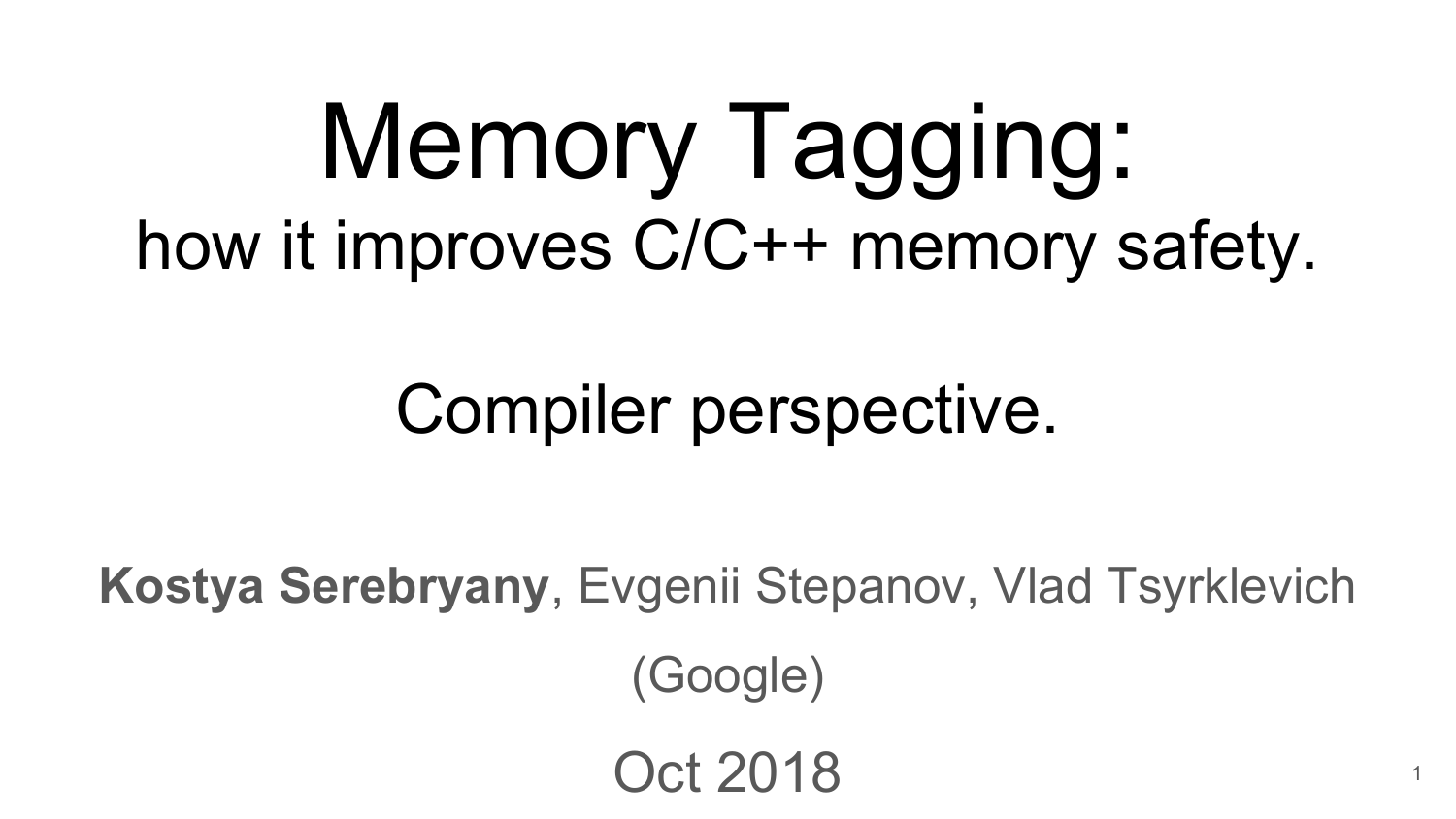# Agenda

● ARM v8.5 Memory Tagging Extension

● Related compiler/optimizer challenges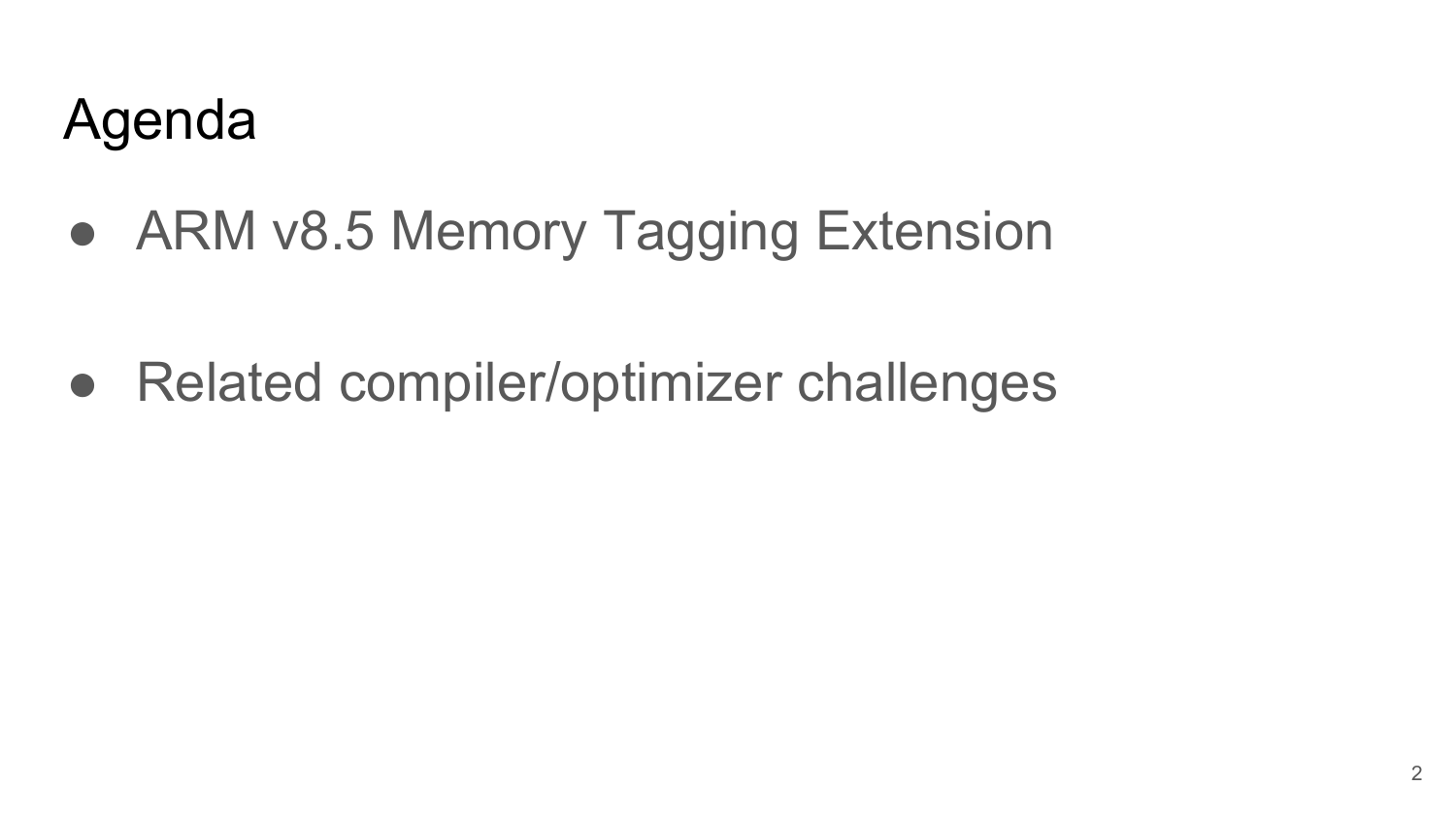# C & C++ memory safety is a mess

- Use-after-free / buffer-overflow / uninitialized memory
- >50% of High/Critical security bugs in Chrome & Android
- Not only security vulnerabilities
	- crashes, data corruption, developer productivity
- Address Sanitizer (ASAN) is not enough
	- Hard to use in production
	- Not a security mitigation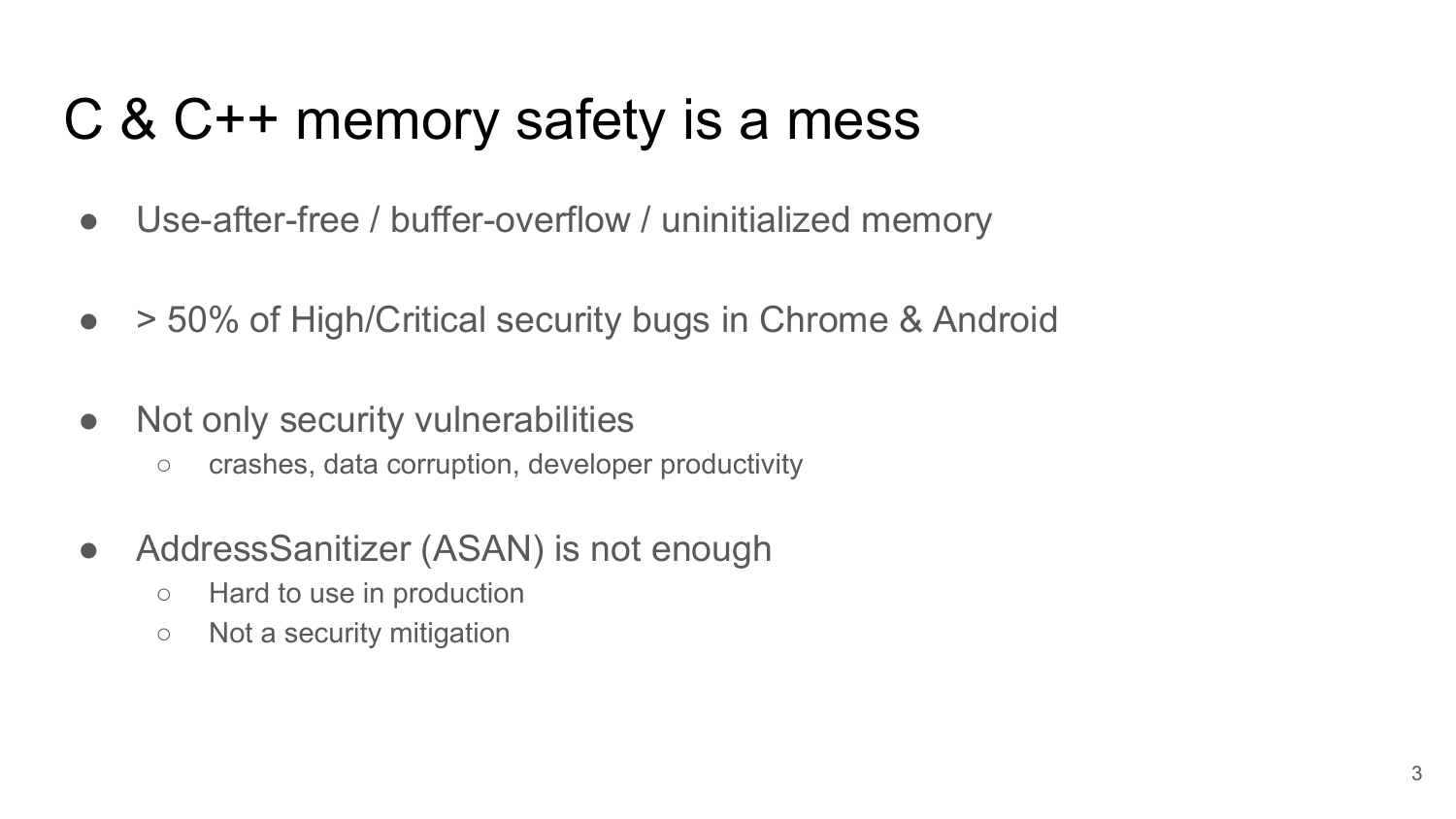# ARM Memory Tagging Extension (MTE)

- [Announced](https://community.arm.com/processors/b/blog/posts/arm-a-profile-architecture-2018-developments-armv85a) by ARM on 2018-09-17
- Doesn't exist in hardware yet
	- Will take several years to appear
- "Hardware-ASAN on steroids"
	- $\circ$  RAM overhead:  $3\%$ -5%
	- CPU overhead: (*hoping for)* low-single-digit %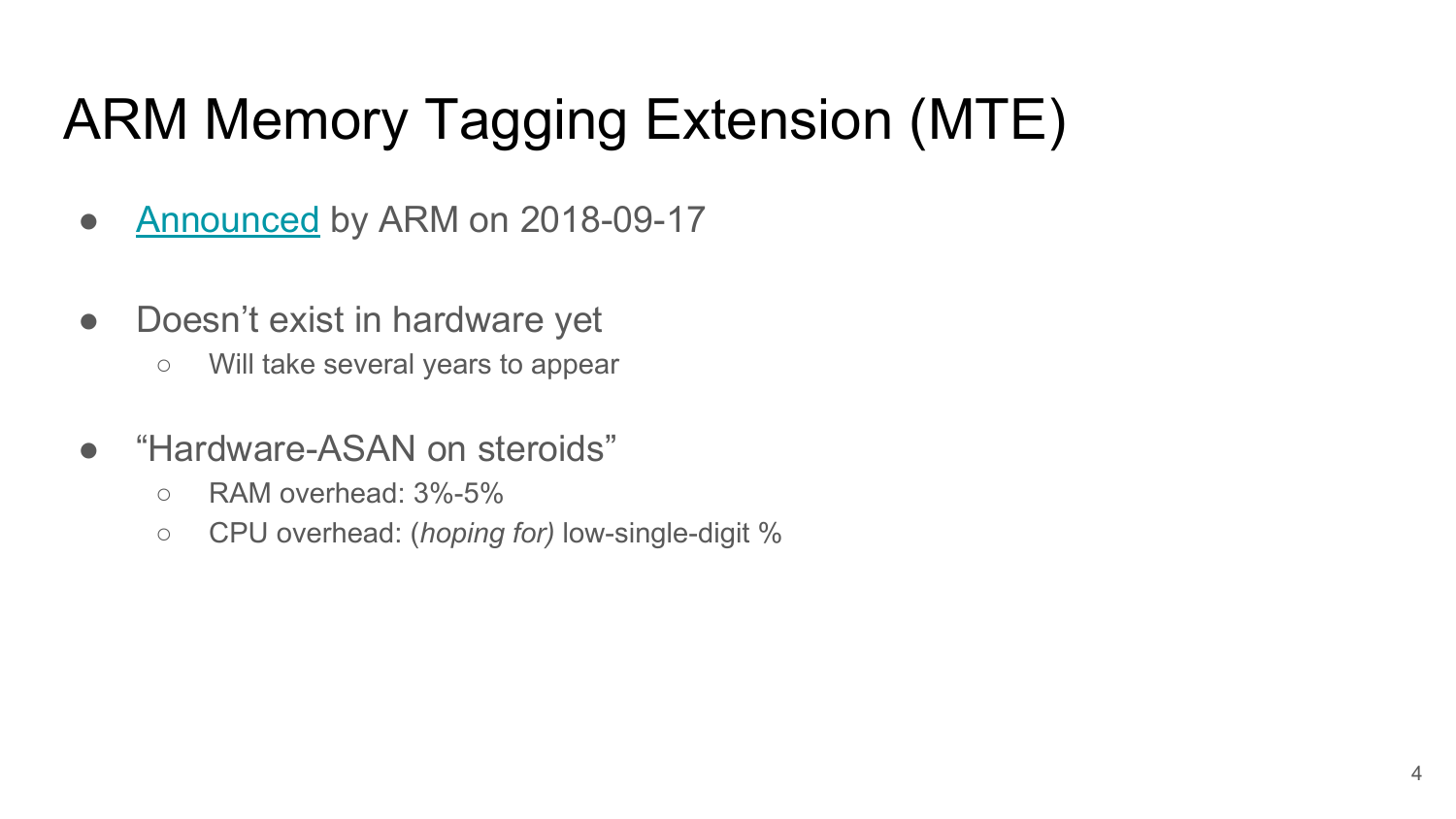# ARM Memory Tagging Extension (MTE)

- 64-bit only
- Two types of tags
	- Every aligned 16 bytes of memory have a 4-bit tag stored separately
	- $\circ$  Every pointer has a 4-bit tag stored in the top byte
- LD/ST instructions check both tags, raise exception on mismatch
- New instructions to manipulate the tags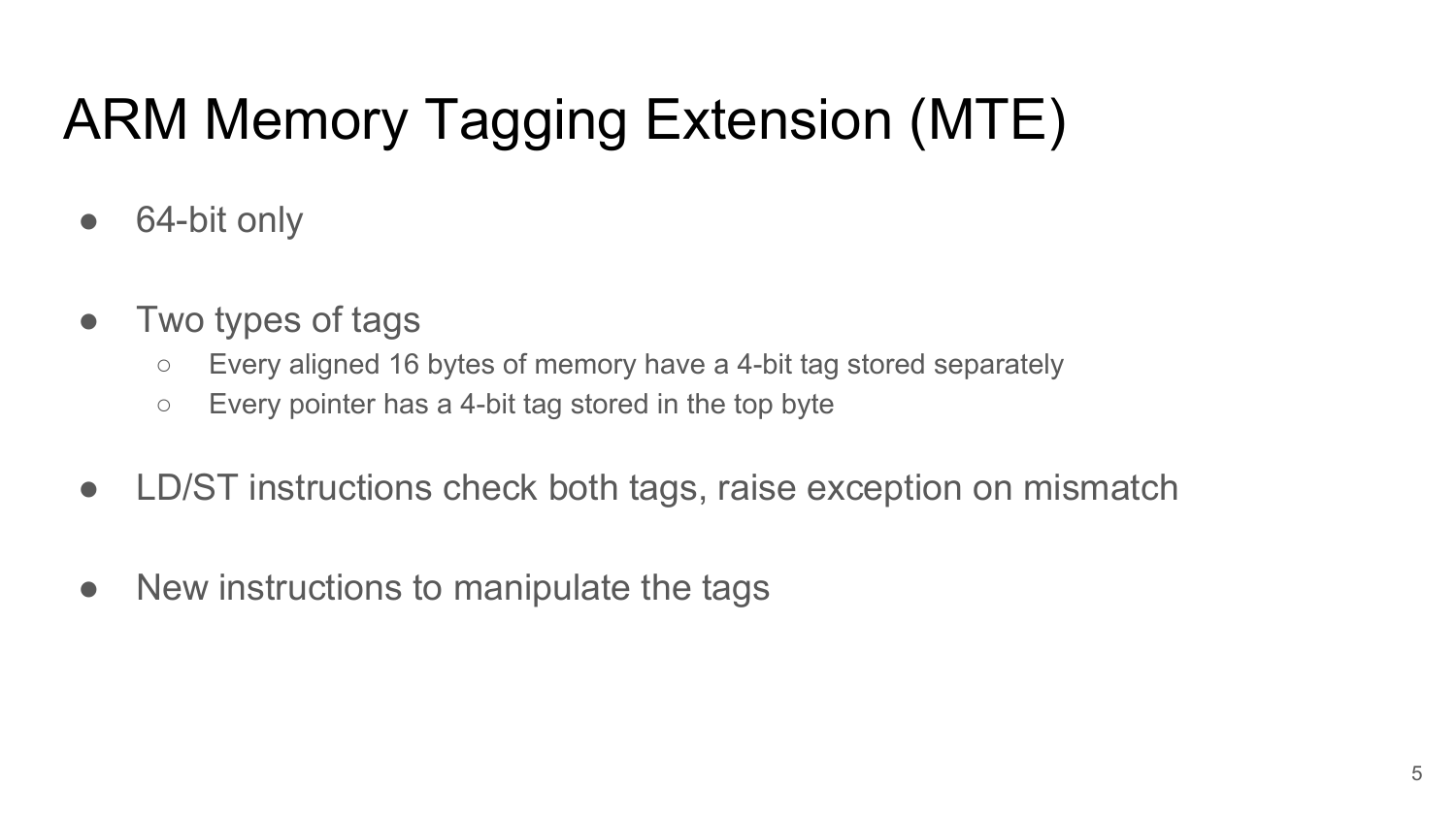# Allocation: tag the memory & the pointer

- Stack and heap
- Allocation:
	- Align allocations by 16
	- $\circ$  Choose a 4-bit tag (random is ok)
	- Tag the pointer
	- Tag the memory (optionally initialize it at no extra cost)
- Deallocation:
	- Re-tag the memory with a different tag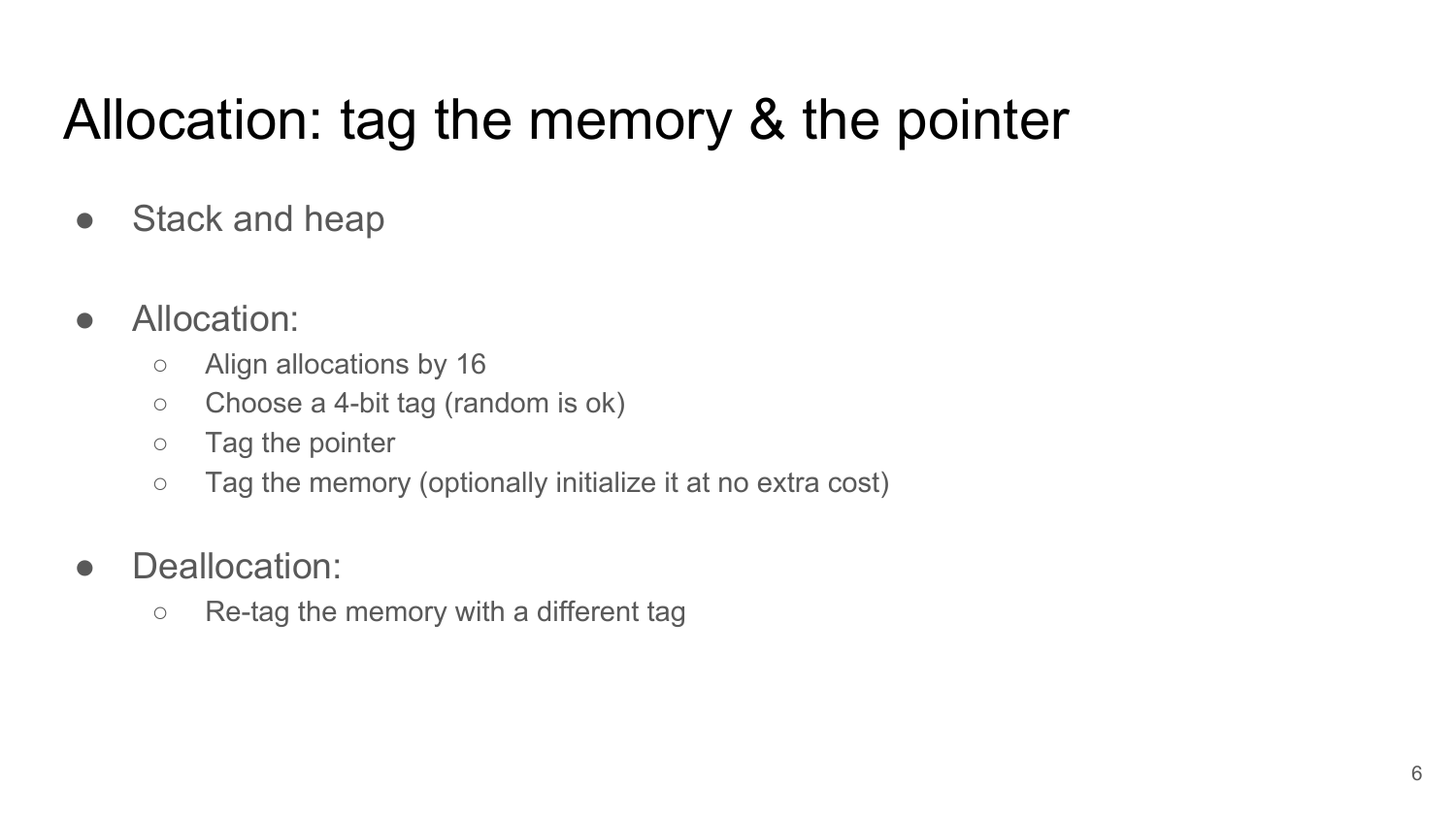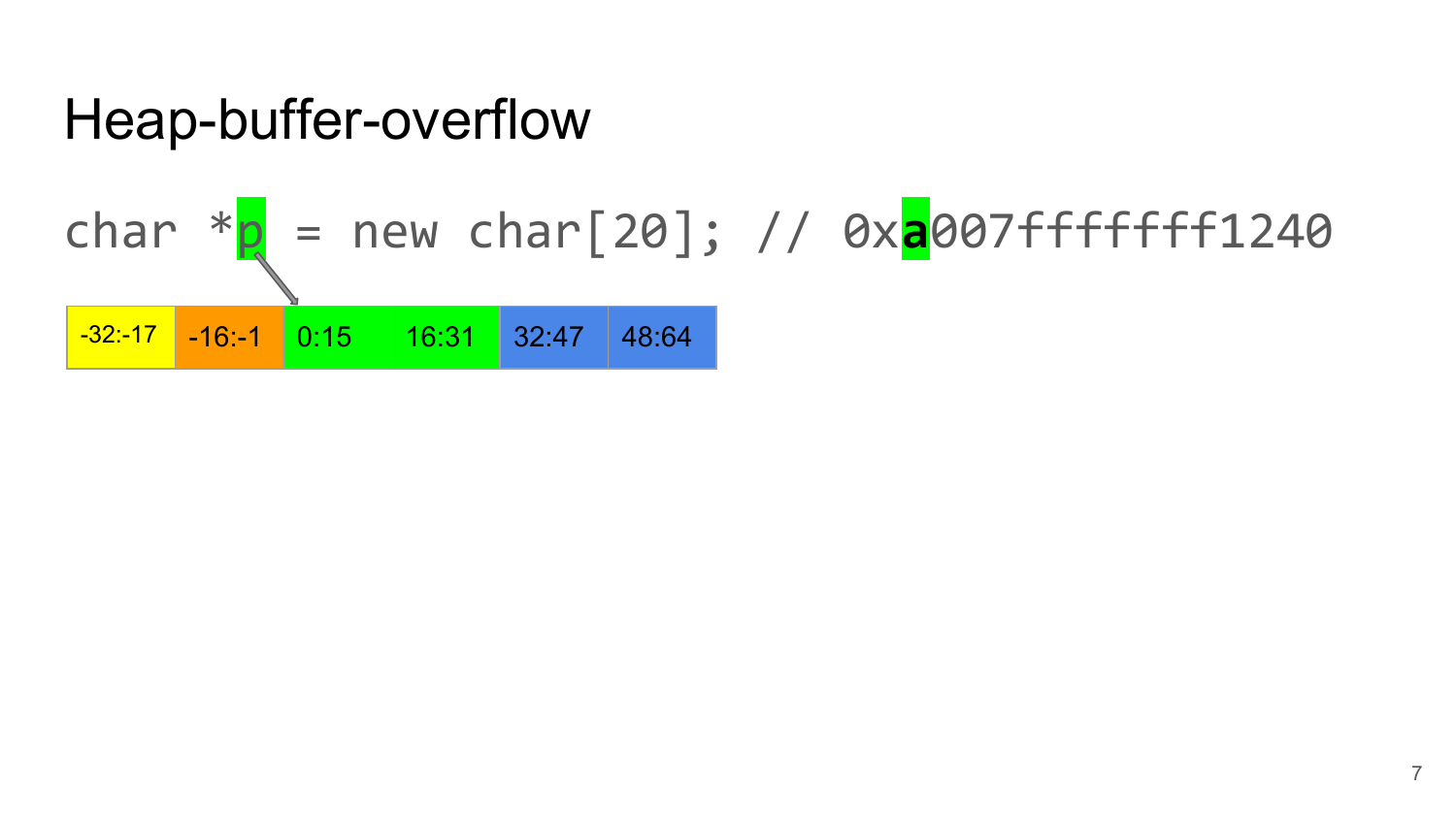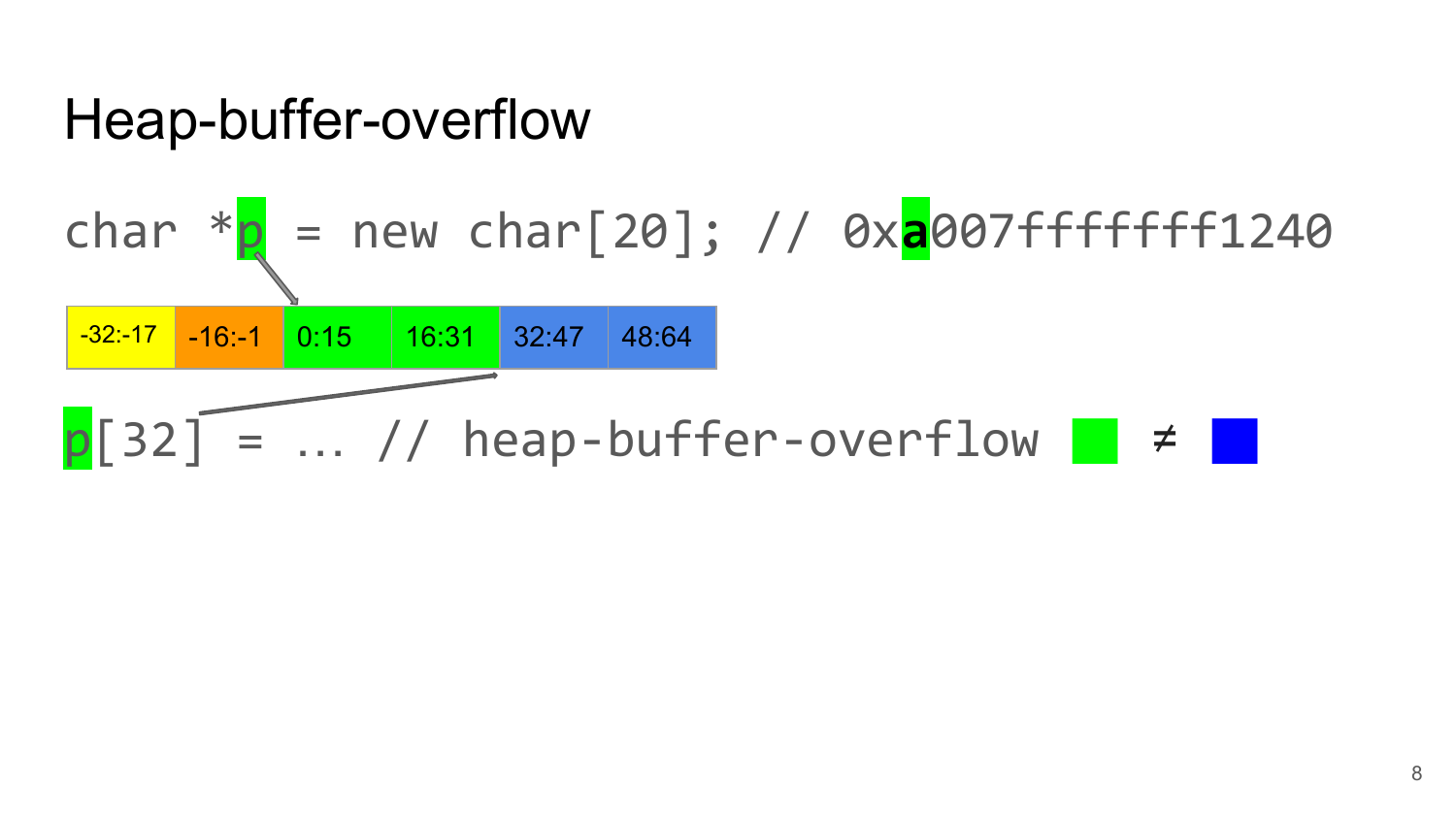# Heap-use-after-free char  $*\frac{p}{p}$  = new char[20]; // 0x<mark>a</mark>007ffffffff1240  $-32: -17$   $-16: -1$  0:15 16:31 32:47 48:64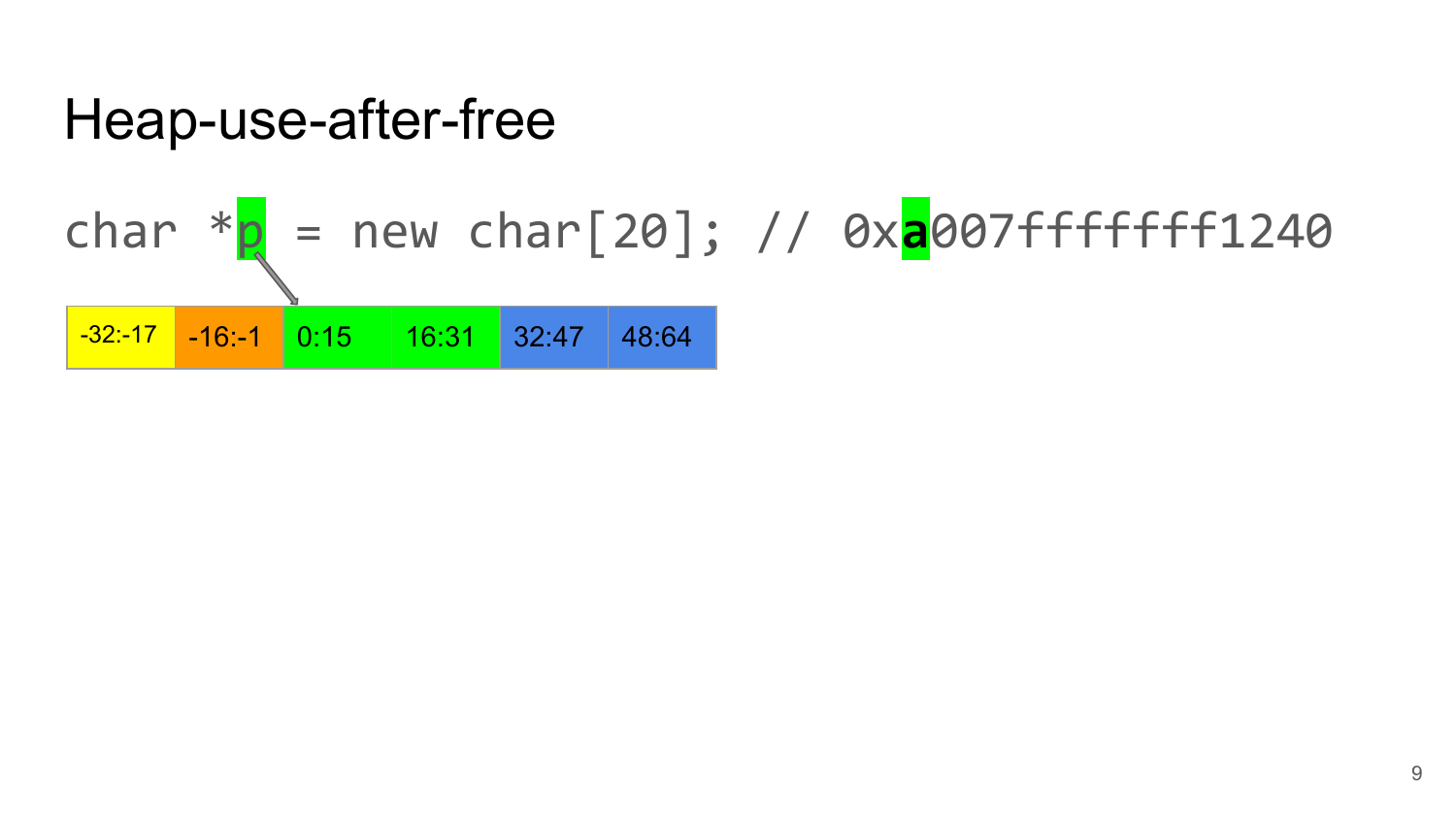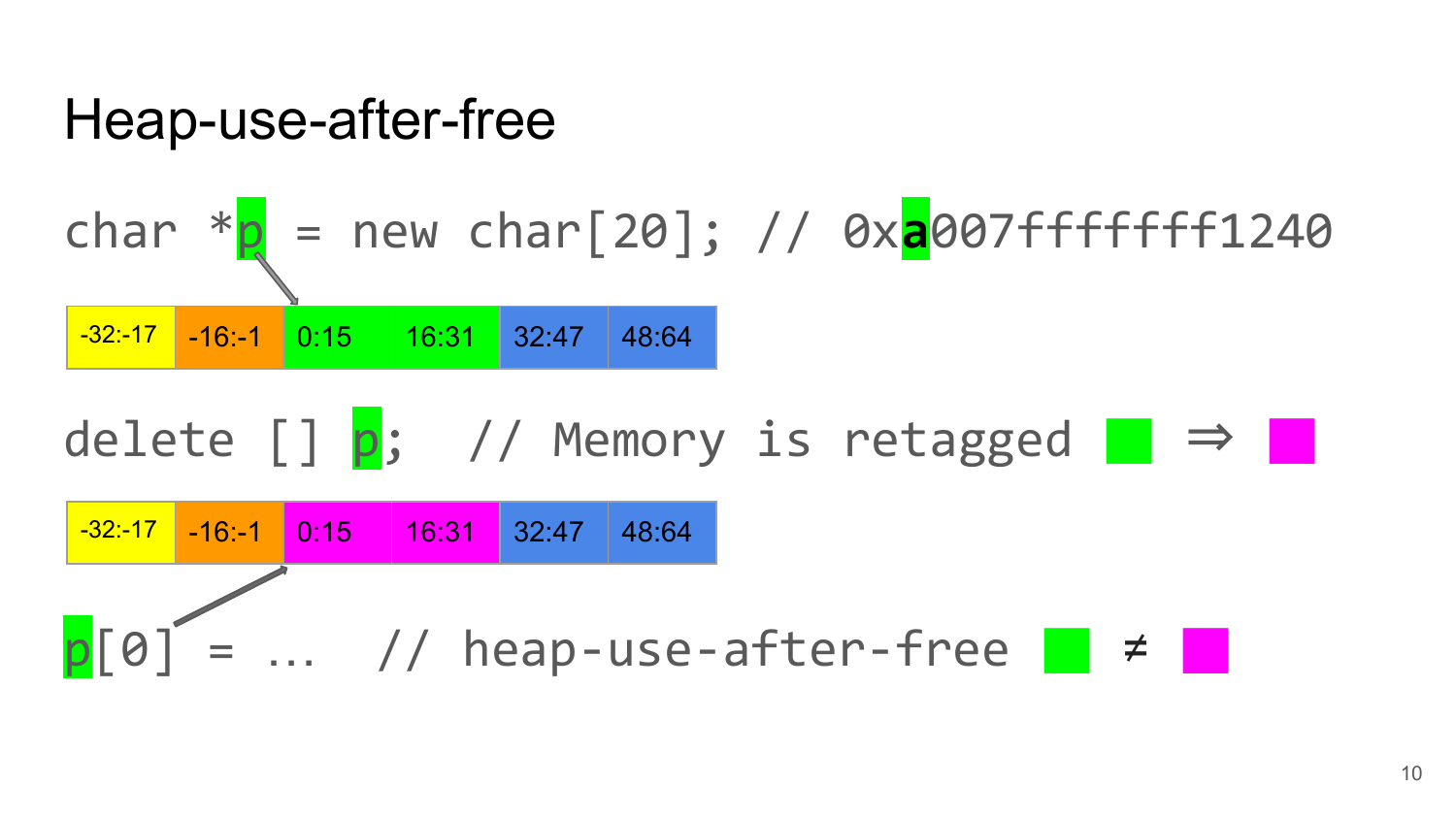#### Probabilities of bug detection

int  $*p = new char[20]$ ; p[20] // undetected (same granule)  $p[32]$ ,  $p[-1]$  // 93%-100% (15/16 or 1) p[100500] // 93% (15/16) delete [] p; p[0] // 93% (15/16)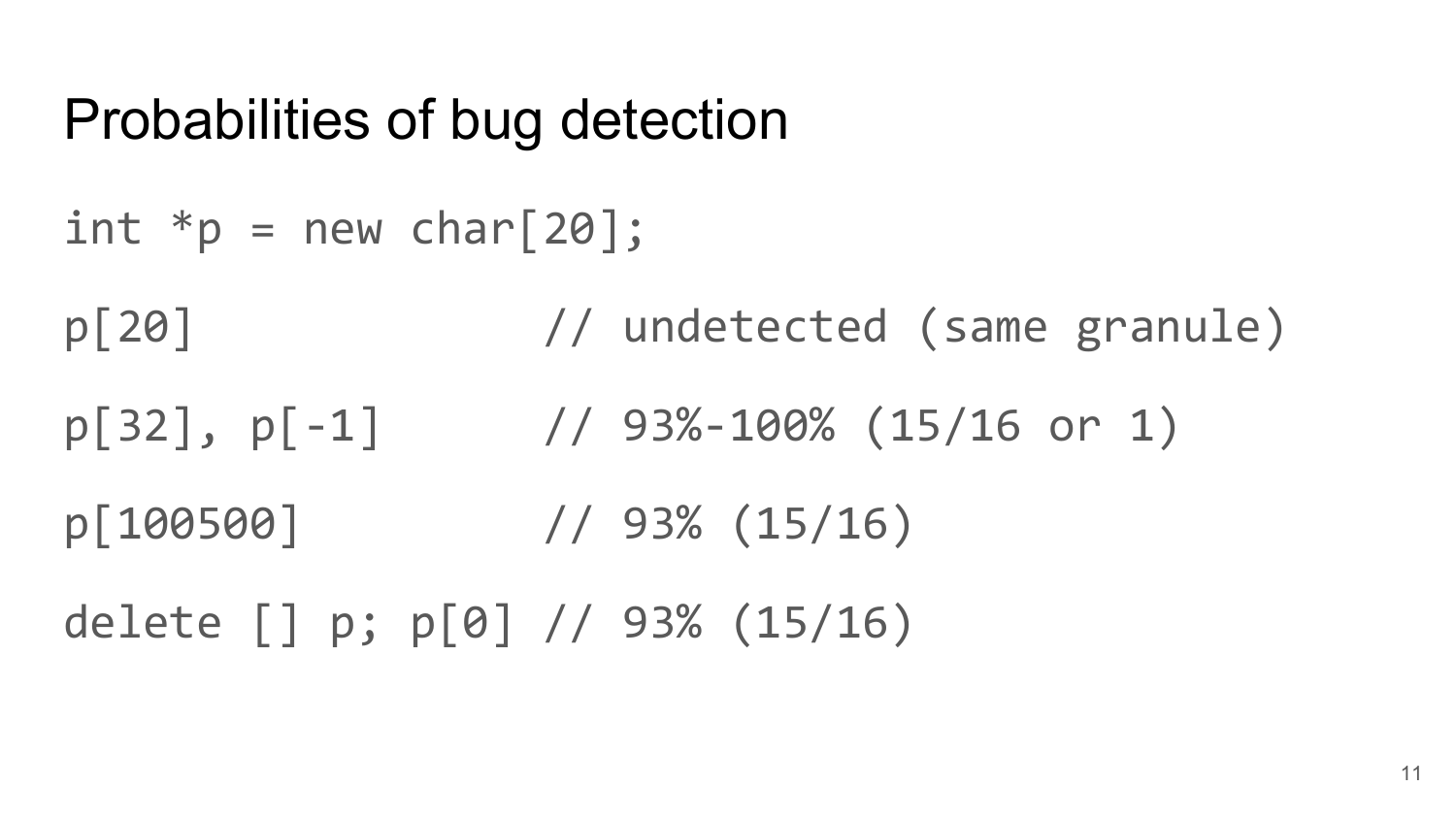# BTW: other existing implementations

#### ● SPARC ADI

- Exists in real hardware since ~2016 (SPARC M7/M8 CPUs)
- 4-bit tags per 64-bytes of memory
- Great, but high RAM overhead due to 64-byte alignment

#### **LLVM HWASAN**

- Software implementation similar to ASAN (LLVM ToT)
- 8-bit tags per 16-bytes of memory
- AArch64-only (uses <u>top-byte-ignore</u>)
- Overhead: **6% RAM**, 2x CPU, 2x code size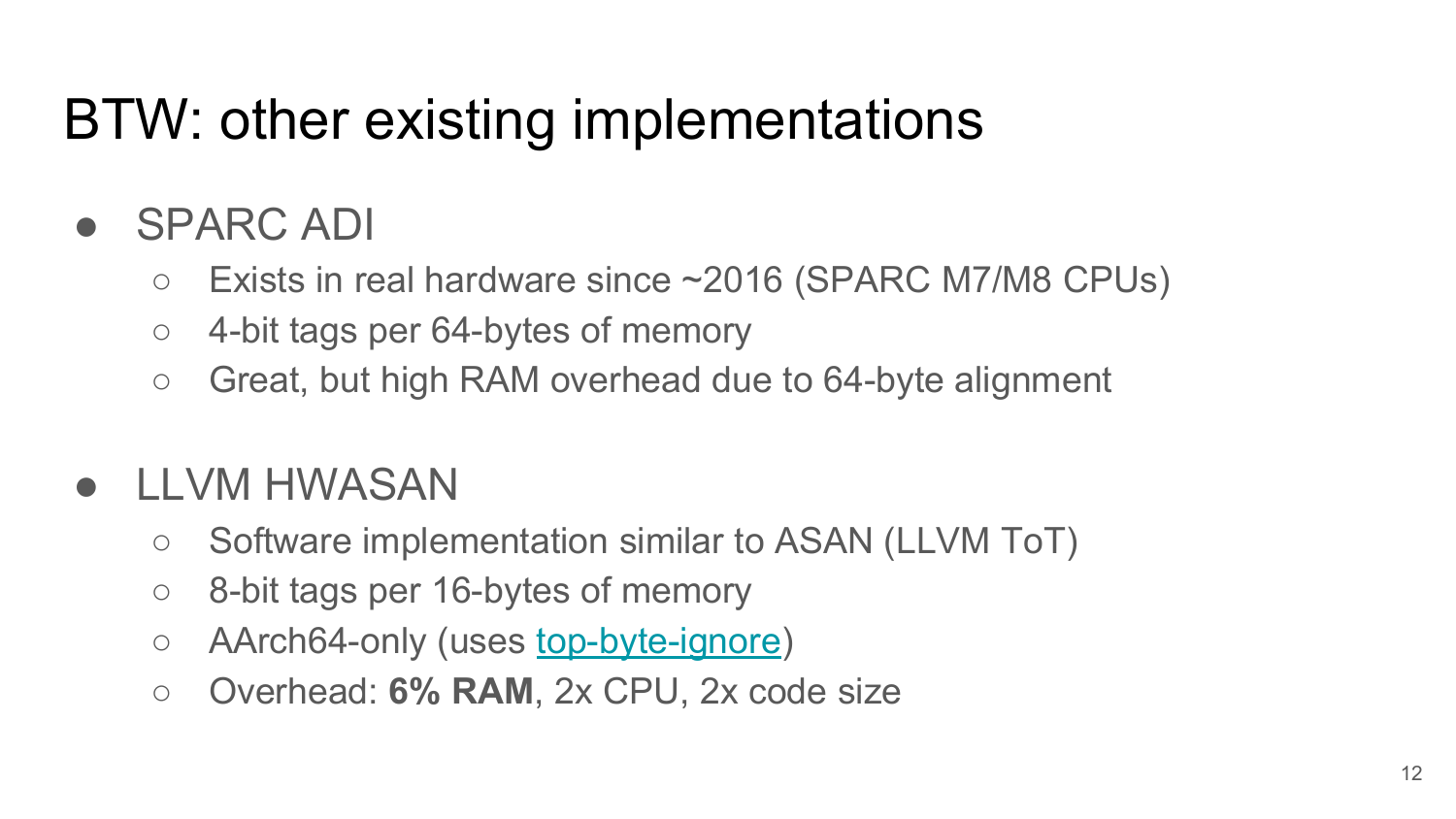# New MTE instructions ([docs,](https://developer.arm.com/products/architecture/cpu-architecture/a-profile/exploration-tools?_ga=2.229642524.1054011236.1537375847-1574477847.1536946329) [LLVM patch\)](https://reviews.llvm.org/D52490)

**[IRG](https://developer.arm.com/products/architecture/cpu-architecture/a-profile/docs/ddi0596/a/a64-base-instructions-alphabetic-order/irg-insert-random-tag) [Xd,](https://developer.arm.com/products/architecture/cpu-architecture/a-profile/docs/ddi0596/a/a64-base-instructions-alphabetic-order/irg-insert-random-tag#xd_sp) [Xn](https://developer.arm.com/products/architecture/cpu-architecture/a-profile/docs/ddi0596/a/a64-base-instructions-alphabetic-order/irg-insert-random-tag#xn_sp)**

Copy Xn into Xd, insert a random 4-bit tag into Xd

**[ADDG](https://developer.arm.com/products/architecture/cpu-architecture/a-profile/docs/ddi0596/a/a64-base-instructions-alphabetic-order/addg-add-with-tag) Xd, Xn, #<immA>, #<immB>**

 $Xd := Xn + \# \text{imm } A$ , with address tag modified by  $\# \text{imm } B$ .

**[STG](https://developer.arm.com/products/architecture/cpu-architecture/a-profile/docs/ddi0596/a/a64-base-instructions-alphabetic-order/stg-store-allocation-tag) [[Xn](https://developer.arm.com/products/architecture/cpu-architecture/a-profile/docs/ddi0596/a/a64-base-instructions-alphabetic-order/stgp-store-allocation-tag-and-pair-of-registers#xn_sp)], #<imm>**

Set the memory tag of [Xn] to the tag(Xn)

**[STGP](https://developer.arm.com/products/architecture/cpu-architecture/a-profile/docs/ddi0596/a/a64-base-instructions-alphabetic-order/stgp-store-allocation-tag-and-pair-of-registers) [Xa](https://developer.arm.com/products/architecture/cpu-architecture/a-profile/docs/ddi0596/a/a64-base-instructions-alphabetic-order/stgp-store-allocation-tag-and-pair-of-registers#xt1), [Xb](https://developer.arm.com/products/architecture/cpu-architecture/a-profile/docs/ddi0596/a/a64-base-instructions-alphabetic-order/stgp-store-allocation-tag-and-pair-of-registers#xt2), [[Xn](https://developer.arm.com/products/architecture/cpu-architecture/a-profile/docs/ddi0596/a/a64-base-instructions-alphabetic-order/stgp-store-allocation-tag-and-pair-of-registers#xn_sp)], #<imm>**

Store 16 bytes from Xa/Xb to [Xn] and set the memory tag of [Xn] to the tag(Xn)

13



storing the memory tag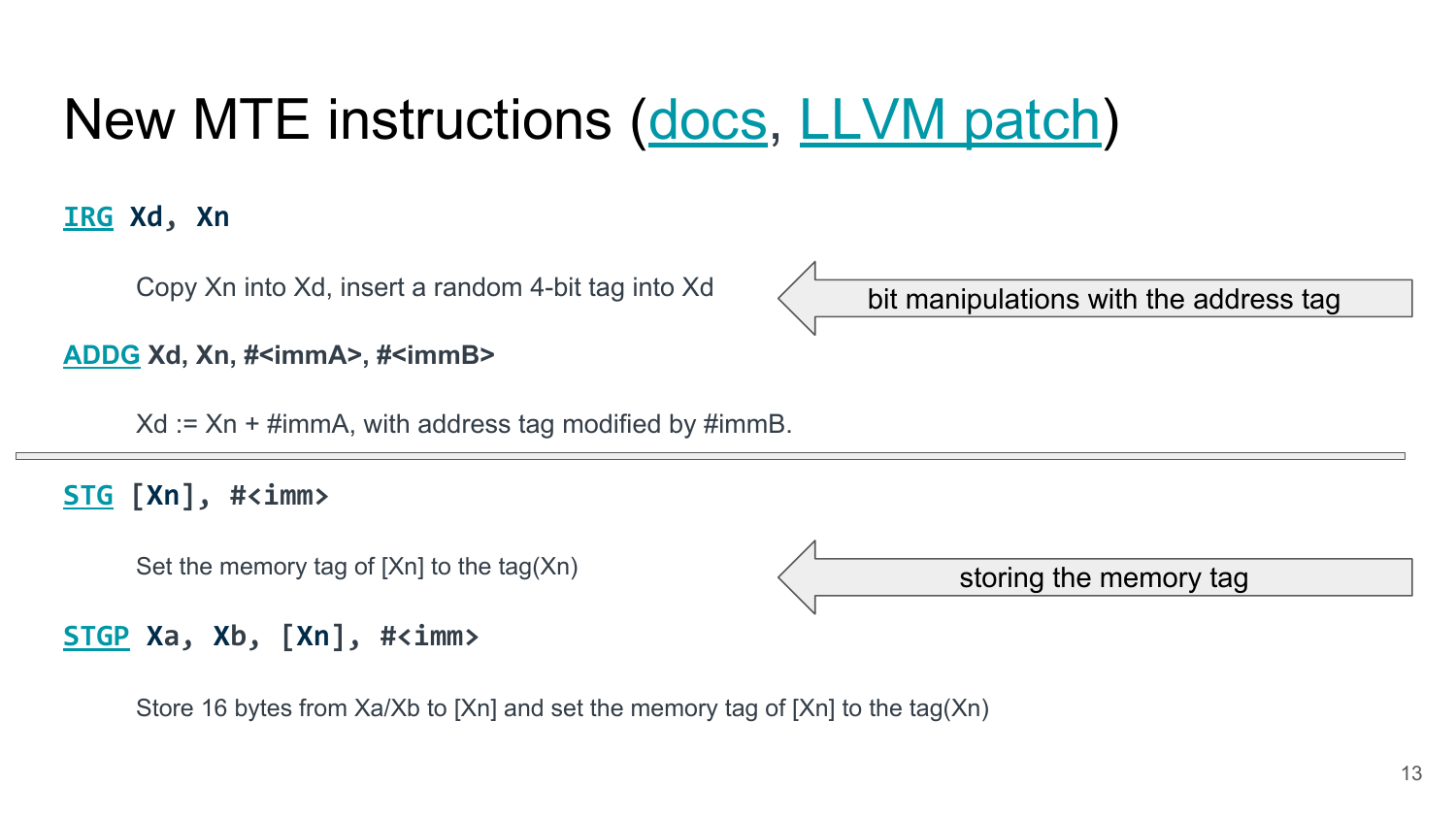#### Relax and wait for the hardware?

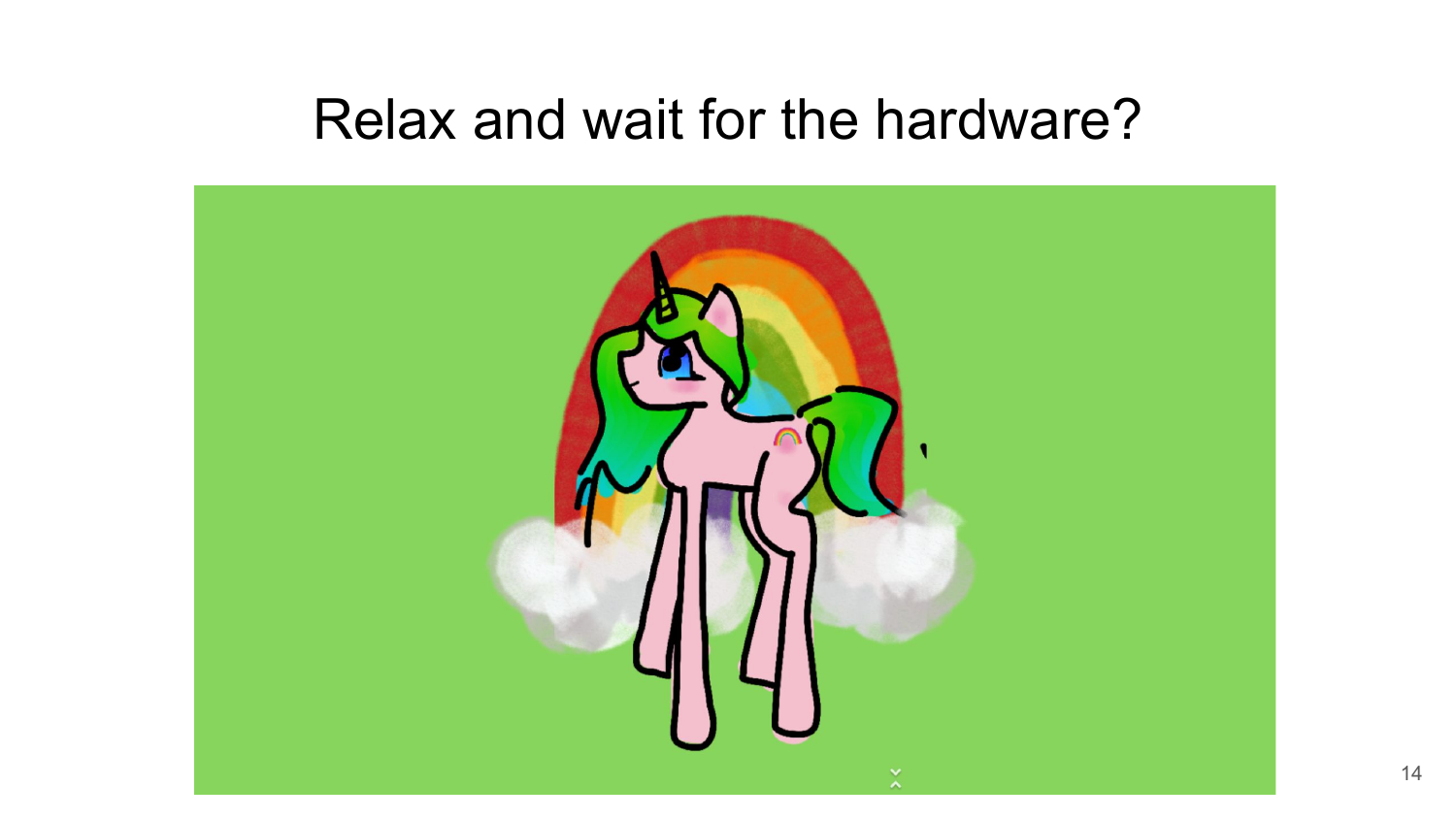#### No, compiler writers need to reduce the overhead

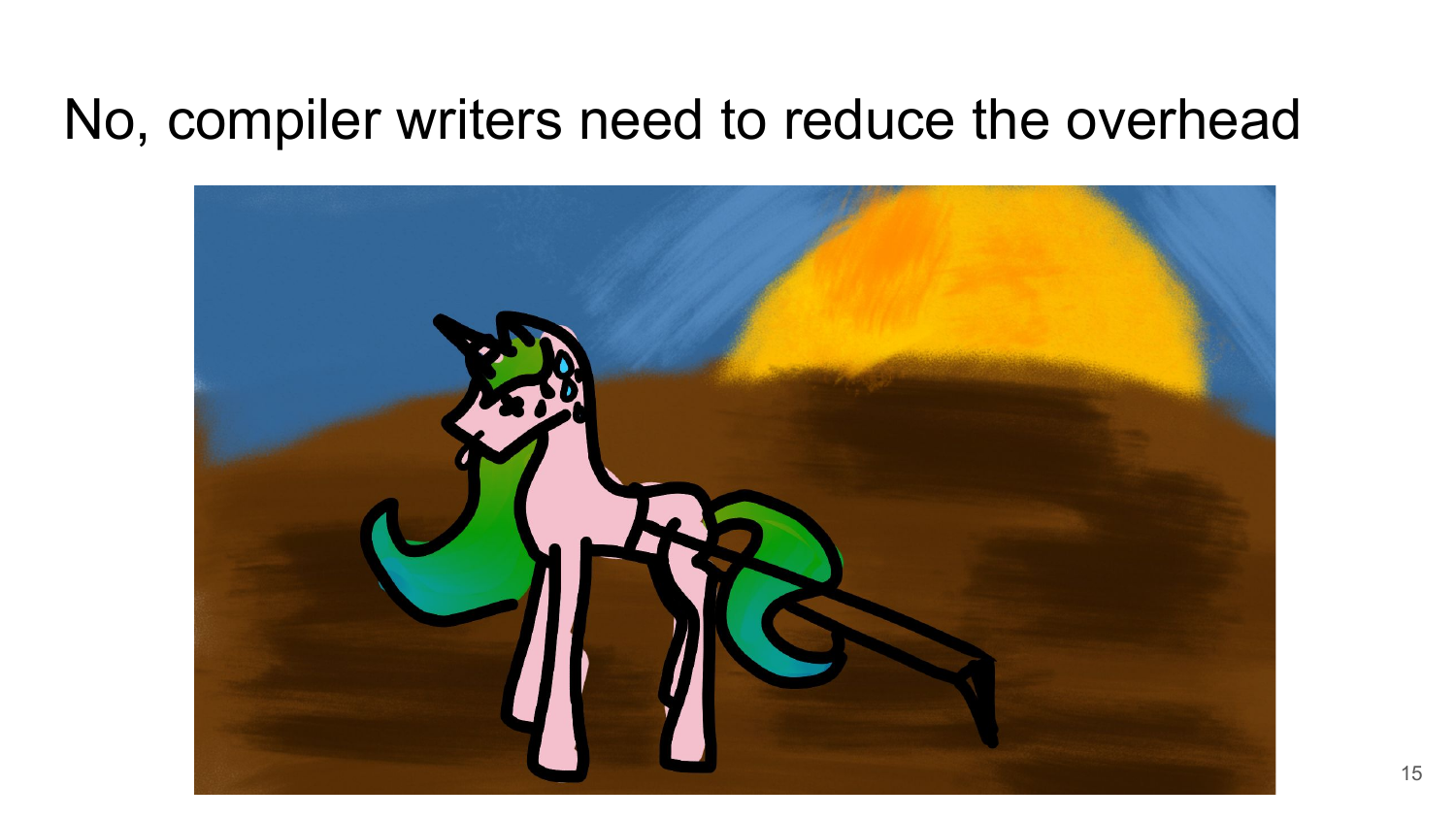#### MTE overhead

- Extra logic inside LD/ST (fetching the memory tag)
	- Software can't do much to improve it (???)
- Tagging heap objects
	- CPU: malloc/free become O(size) operations
- Tagging stack objects (optional, but desirable)
	- CPU: function prologue becomes O(frame size)
	- Stack size: local variables aligned by 16
	- Code size: extra instructions per function entry/exit
	- Register pressure: local variables have unique tags, not as simple as [SP, #offset]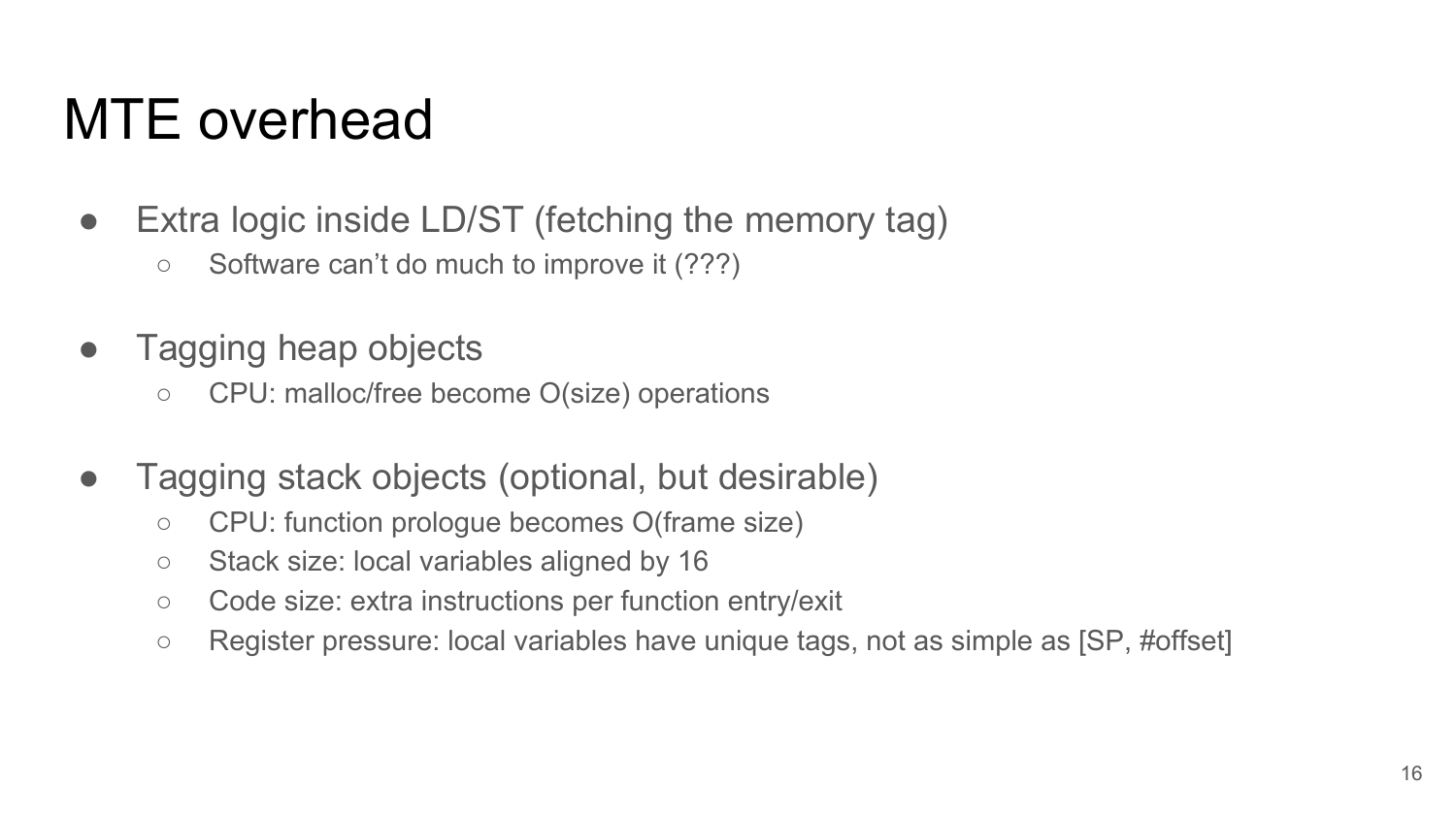# Compiler-optimizations for MTE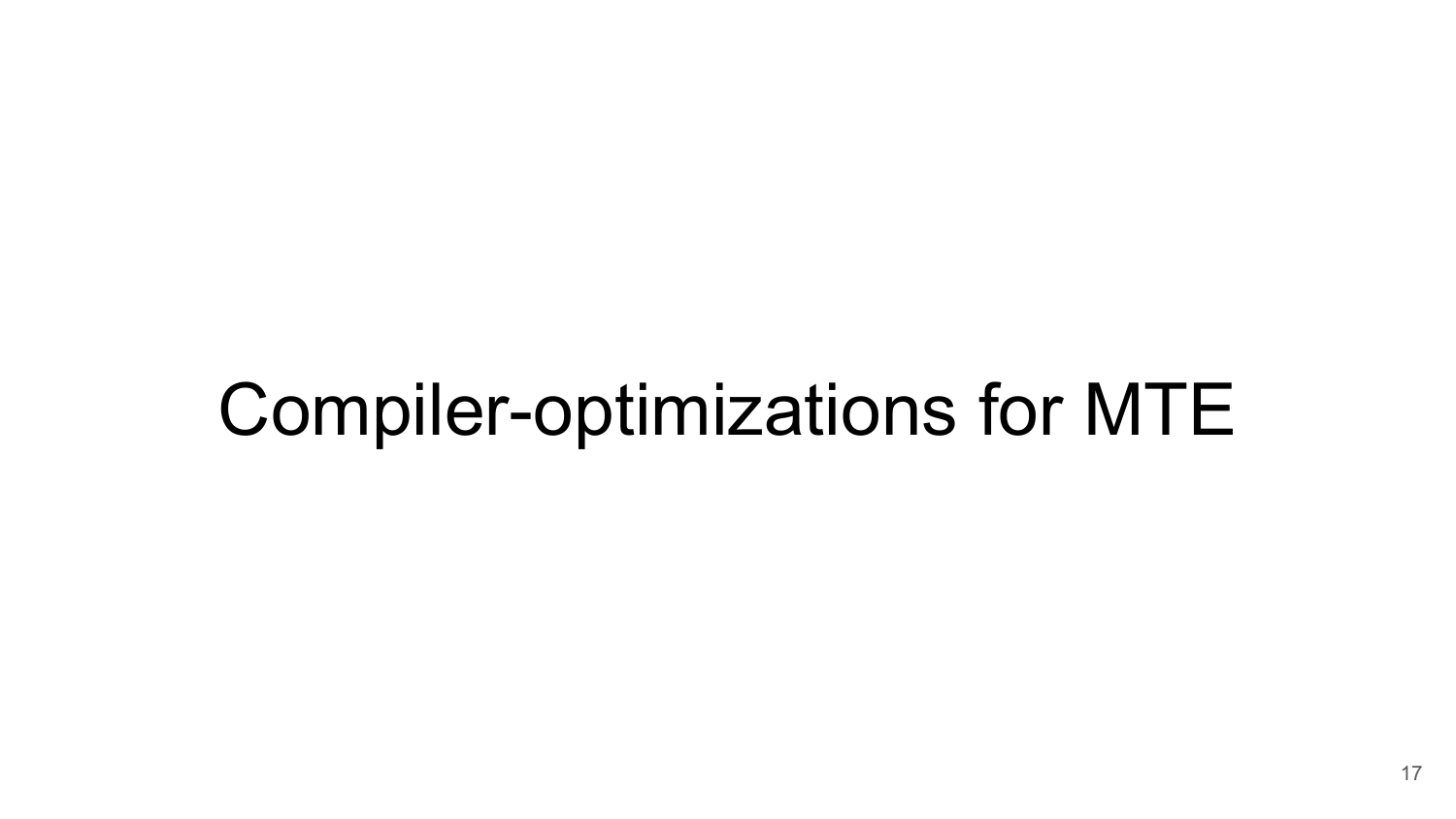#### Malloc zero-fill (1)

```
struct S { int64_t a, b; };
S *foo() { return new S{0, 0}; }
```

| b1<br>Znwm         | bl.<br>Znwm<br>$\overline{\phantom{a}}$ |
|--------------------|-----------------------------------------|
| stp xzr, xzr, [x0] |                                         |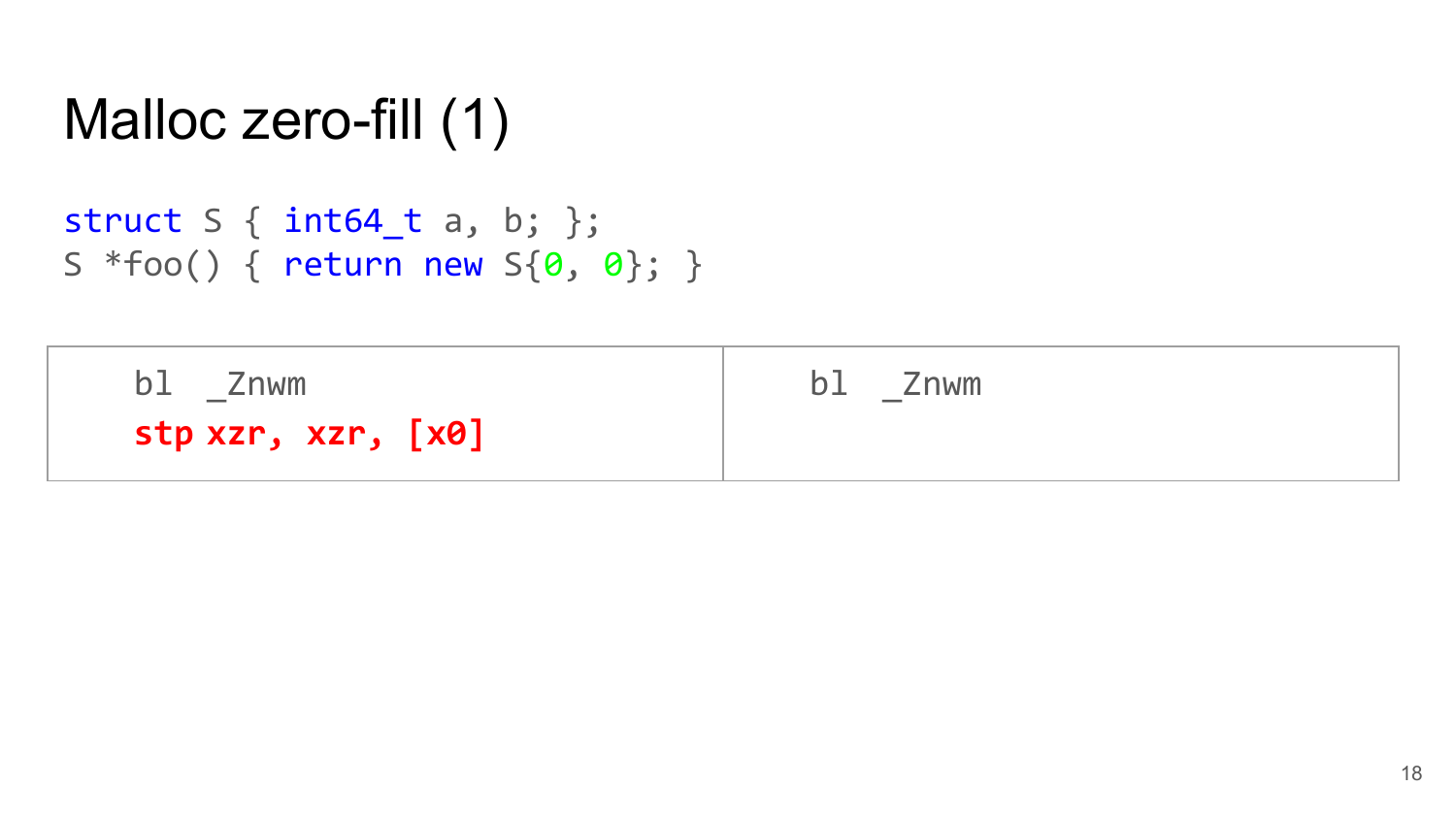#### Malloc zero-fill (2)

```
struct S { int64_t a, b; };
S *foo() { return new S{1, 2}; }
```

| bl Znwm                                     | bl _Znwm_no_tag_memory                            |
|---------------------------------------------|---------------------------------------------------|
| mov $x3, 1$ // $(*)$                        | mov $x3$ , 1                                      |
| mov x2, 2                                   | mov $x2$ , 2                                      |
| $\mathsf{stp} \times 3, \times 2, \times 0$ | $stgp \times 3$ , $\times 2$ , $\lceil x0 \rceil$ |

(\*) Generated by GCC. LLVM produces worse code. [BUG 39170](https://bugs.llvm.org/show_bug.cgi?id=39170)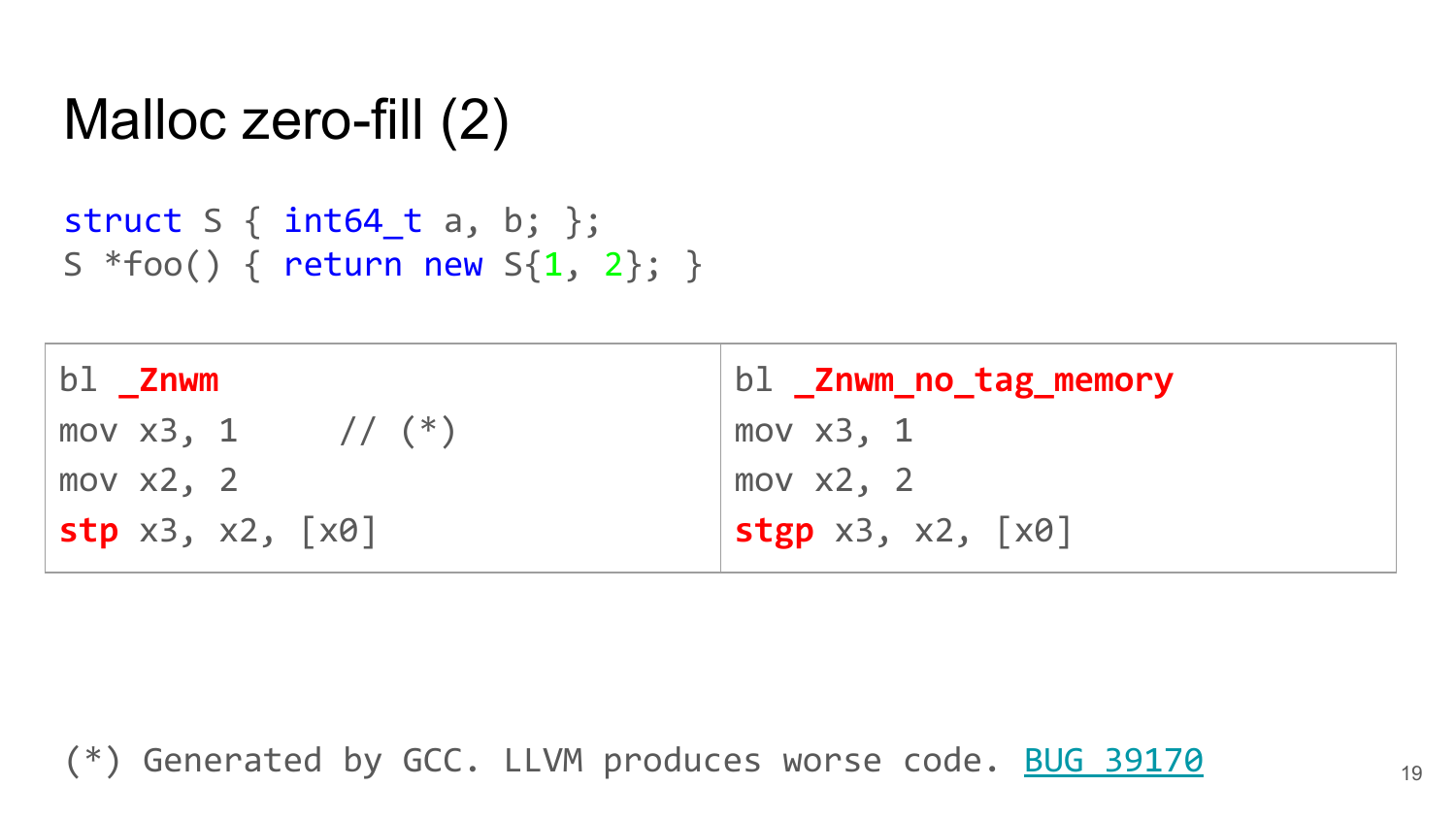# Malloc to stack conversion (see [Hal's talk](http://llvm.org/devmtg/2018-10/talk-abstracts.html#lt3))

- By itself makes things worse
	- Still need to tag memory, but adds code bloat
- Beneficial if tagging can be completely avoided
	- (heap-to-stack-to-registers)
- Could be combined with stack safety analysis (???)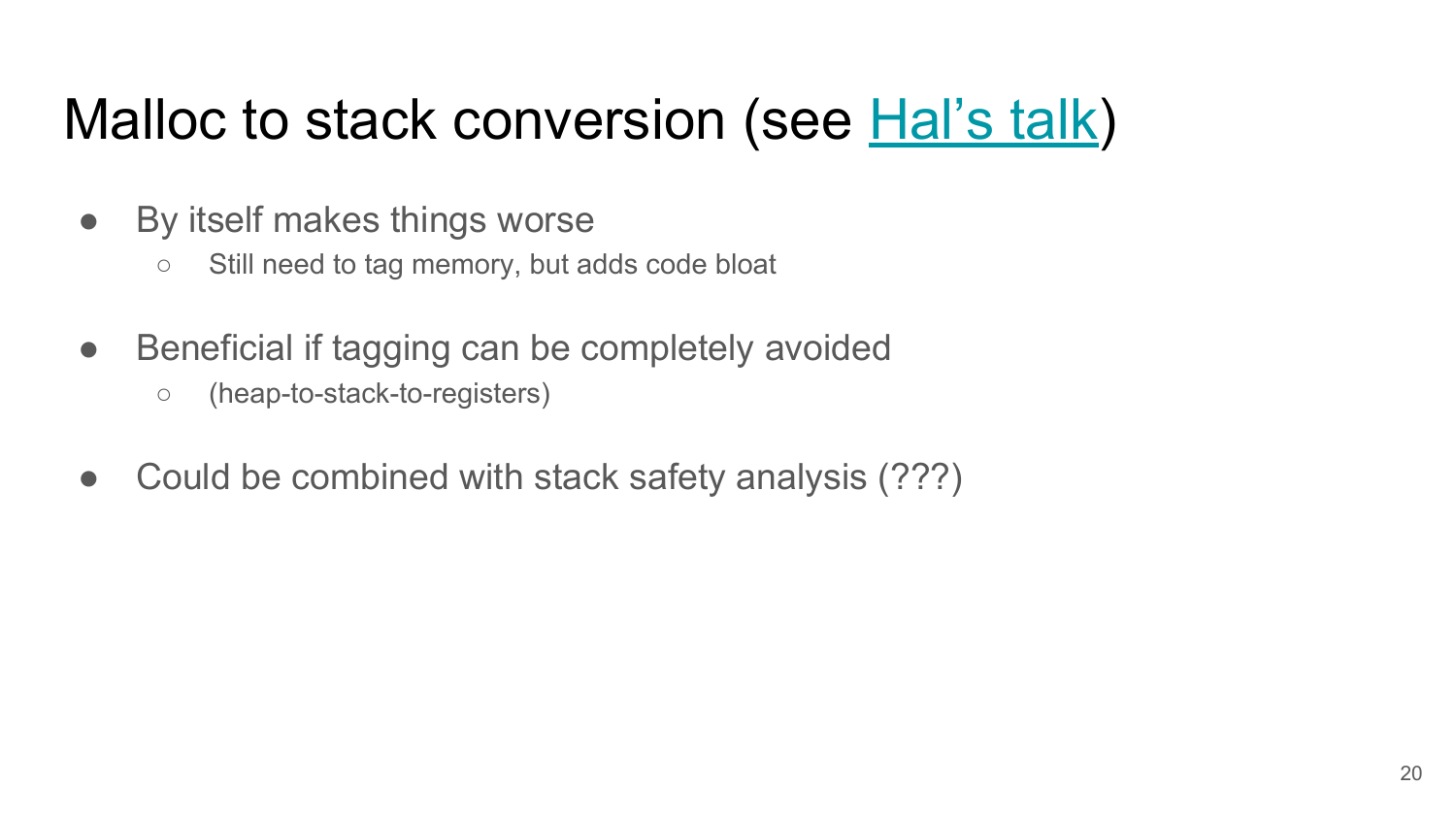# Simple stack instrumentation

```
void foo() {
   int a;
   bar(&a);
}
...
sub sp, sp, #16
irg x0, sp // Copy sp to x0 and insert a random tag
stg [x0] // Tag memory with x0's tag
bl bar 
stg [sp], #16 // Before exit, restore the default 
...
```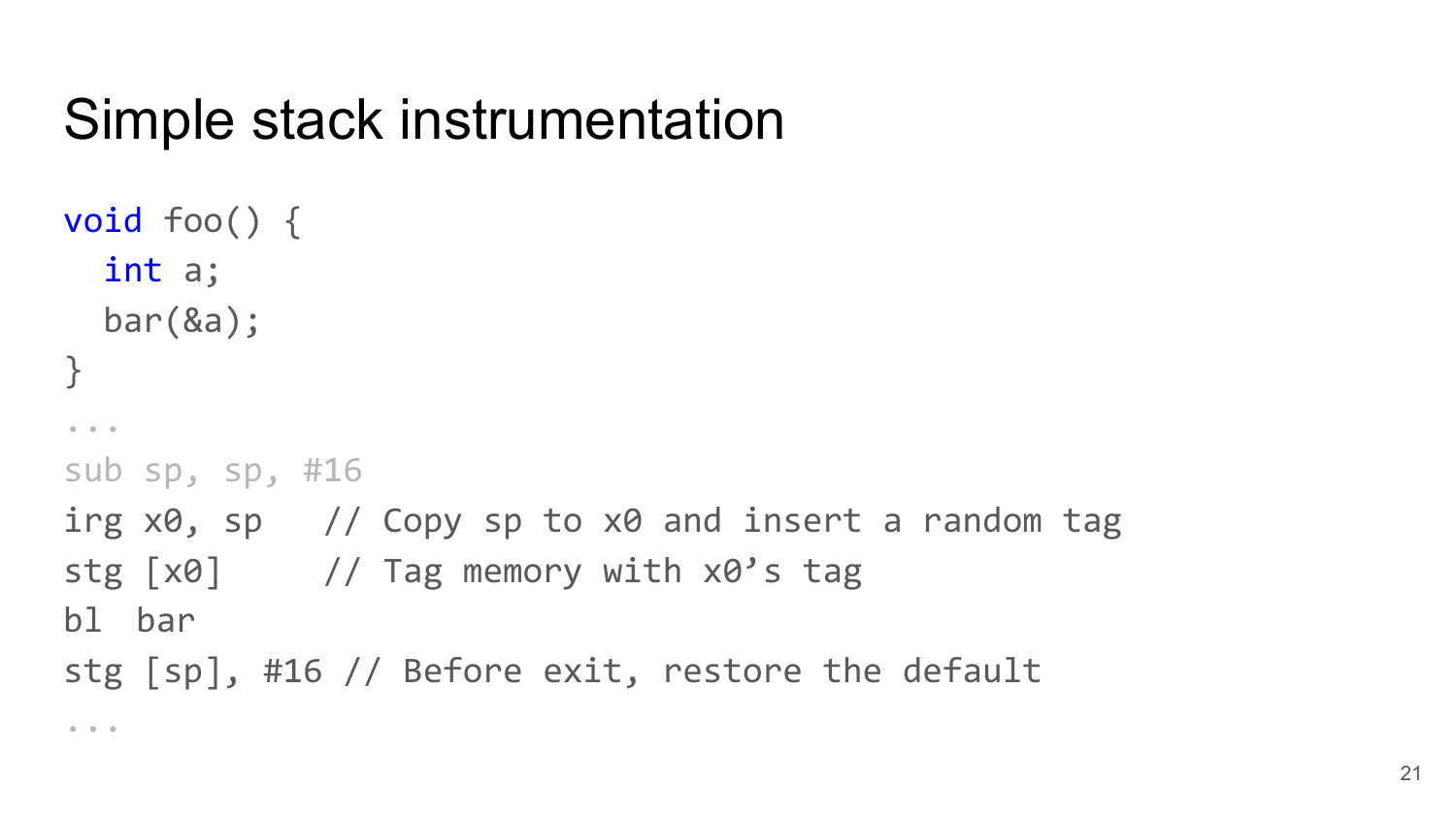#### Rematerializable stack pointers

```
void foo() {
  int a, b, c; ...
  bar(&a); bar(&b); bar(&c);
}
irg x19, sp // "base" pointer with random tag
...
addg x0, x19, #16, #1 // address-of-a with semi-random tag
bl bar 
addg x0, x19, #32, #2 // address-of-b with semi-random tag
bl bar
```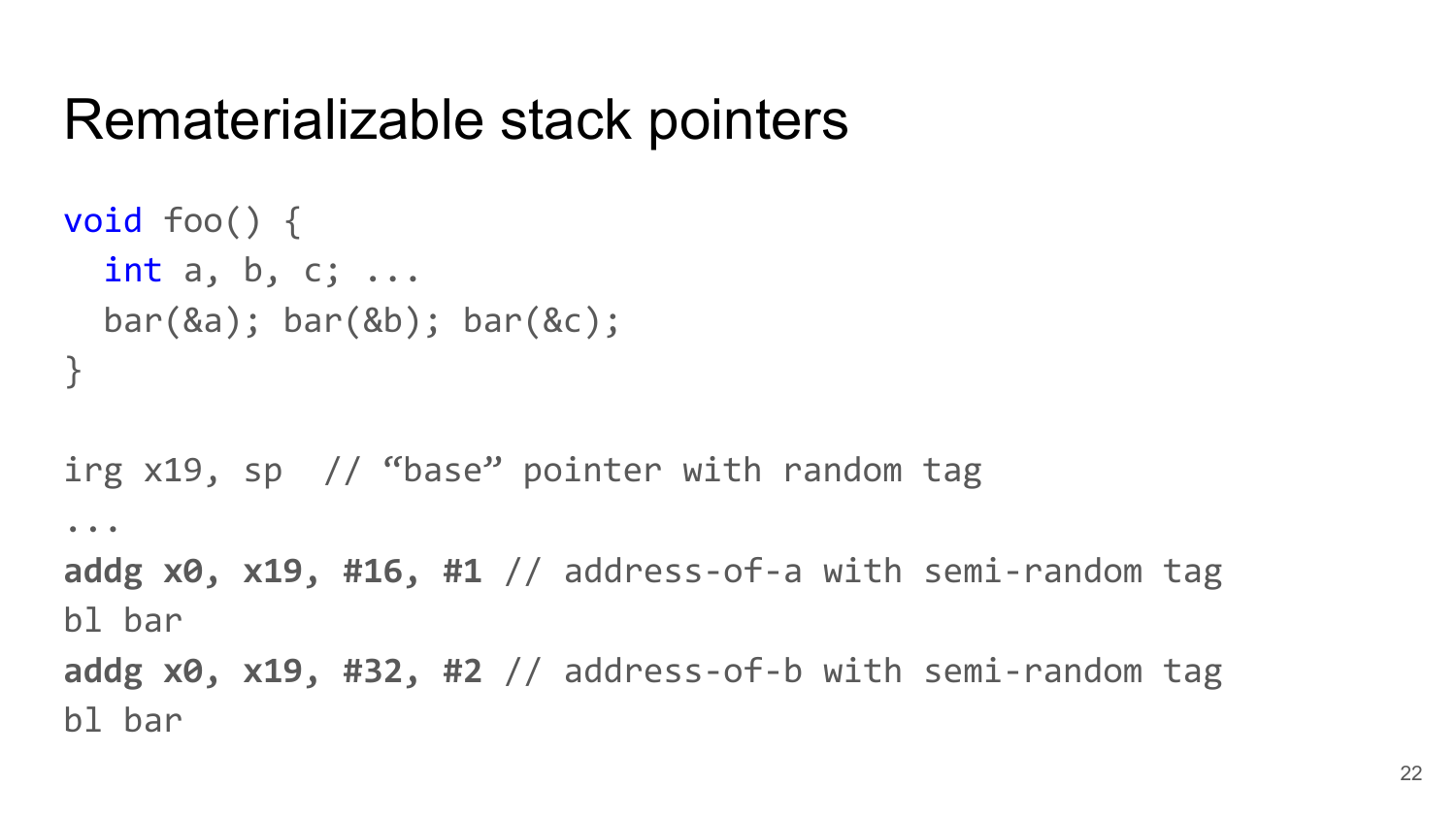### Store-and-tag

```
void foo() {
  int a = 42;
   bar(&a);
}
```
irg x0, sp mov w8, #42 **stgp x8, xzr, [x0] // store pair and tag memory** bl bar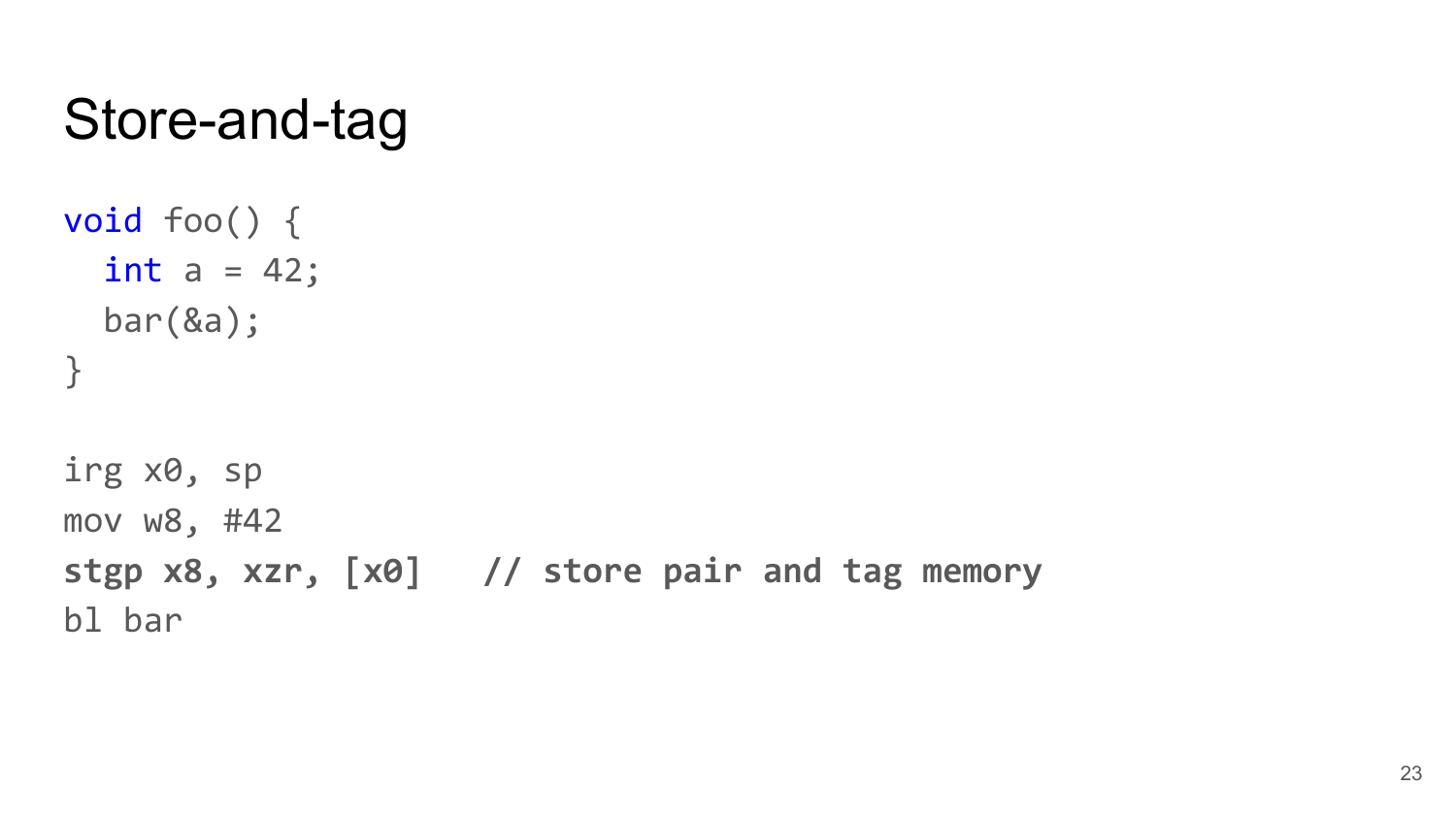#### Unchecked loads and stores

```
int foo() {
  int a;
  bar(&a);
   return a;
}
irg x0, sp
stg [x0]
bl bar // clobbers X0, but that's OK ...
ldr w0, [sp] // SP-based LD/ST do not check tags! (#imm offset)
```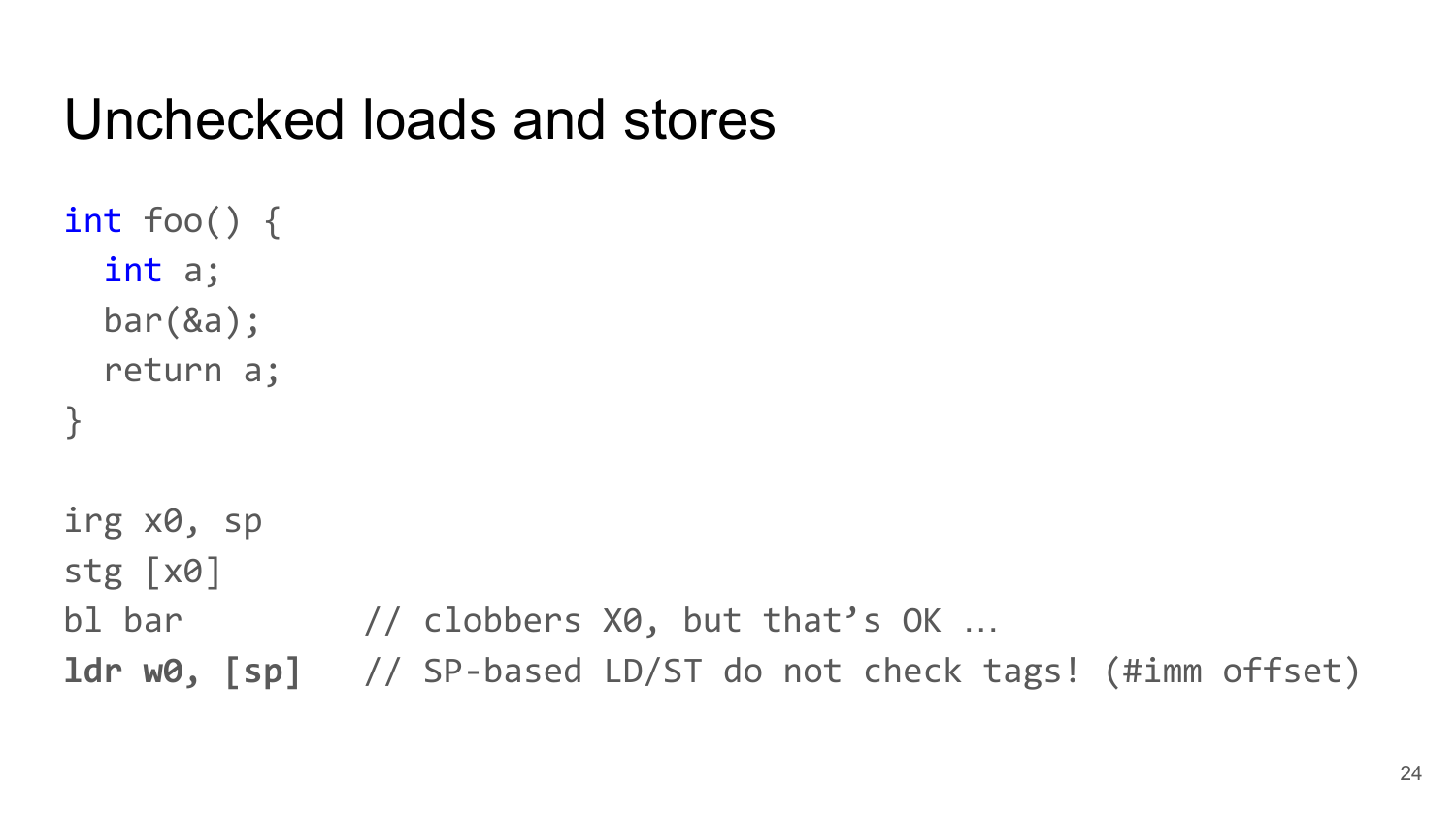# Static stack safety analysis

- Do we need to tag an address-taken local variable?
	- Is buffer overflow possible?
	- Is use-after-return possible?
	- (Optional): is use of uninitialized value possible?
- Intra-procedural analysis is unlikely to help much
- Inter-procedural analysis:
	- Context-insensitive offset range and escape analysis for pointers in function arguments.
	- $\circ$  ~25% local variables (by count) proven safe; up to 60% with (Thin)LTO.
	- Patches are coming! (first one: <https://reviews.llvm.org/D53336>)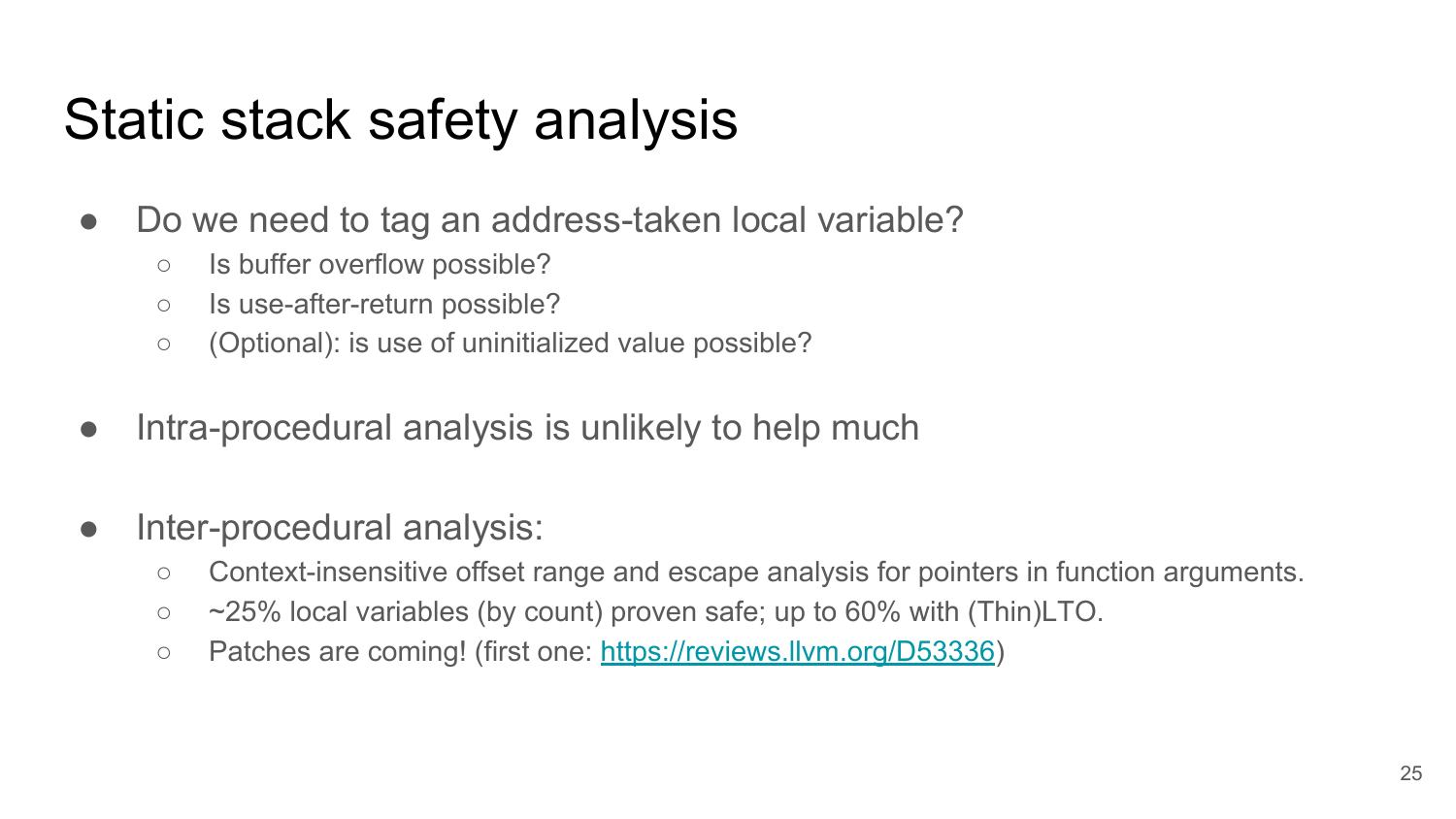# Challenge: how to test the stack safety analysis?

- Unittests for sure, but never enough
- We remove the checks that fire extremely rare, no good test suite
	- Similar problem is e.g. for bounds check removal in Java
- Use analysis in ASAN but do not eliminate the checks: report bugs in a special way and notify developers (us)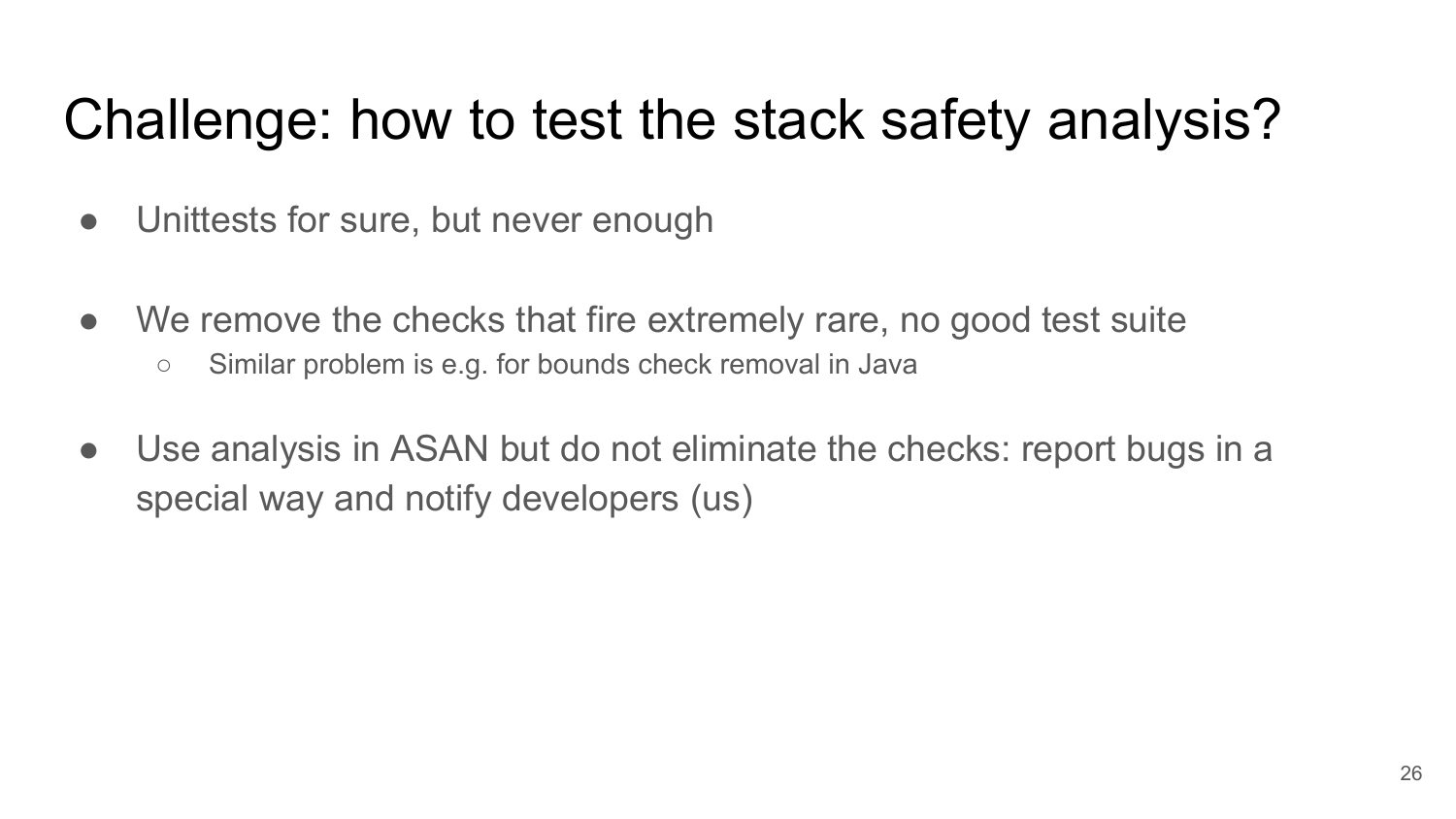# More optimizations for MTE?

- Will these optimizations be useful for something else?
- What other optimizations are possible?
- Can we reuse/repurpose any existing optimizations?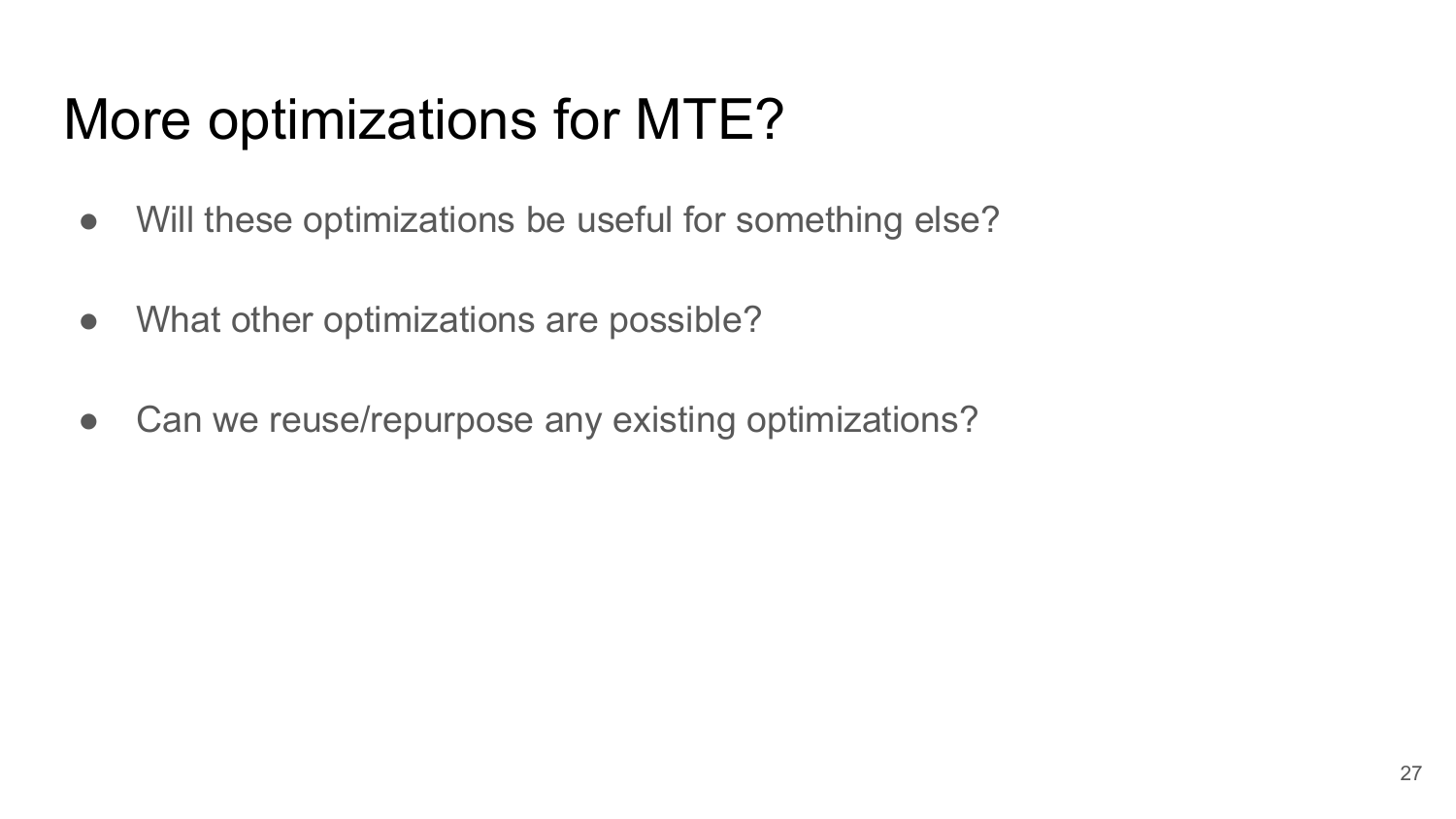# More uses for MTE?

- Infinite Watchpoints?
- Race Detection (like in **DataCollider**)?
- Type Confusion Sanitizer? (for non-polymorphic types)
- Garbage Collection?
- $\bullet$  ???